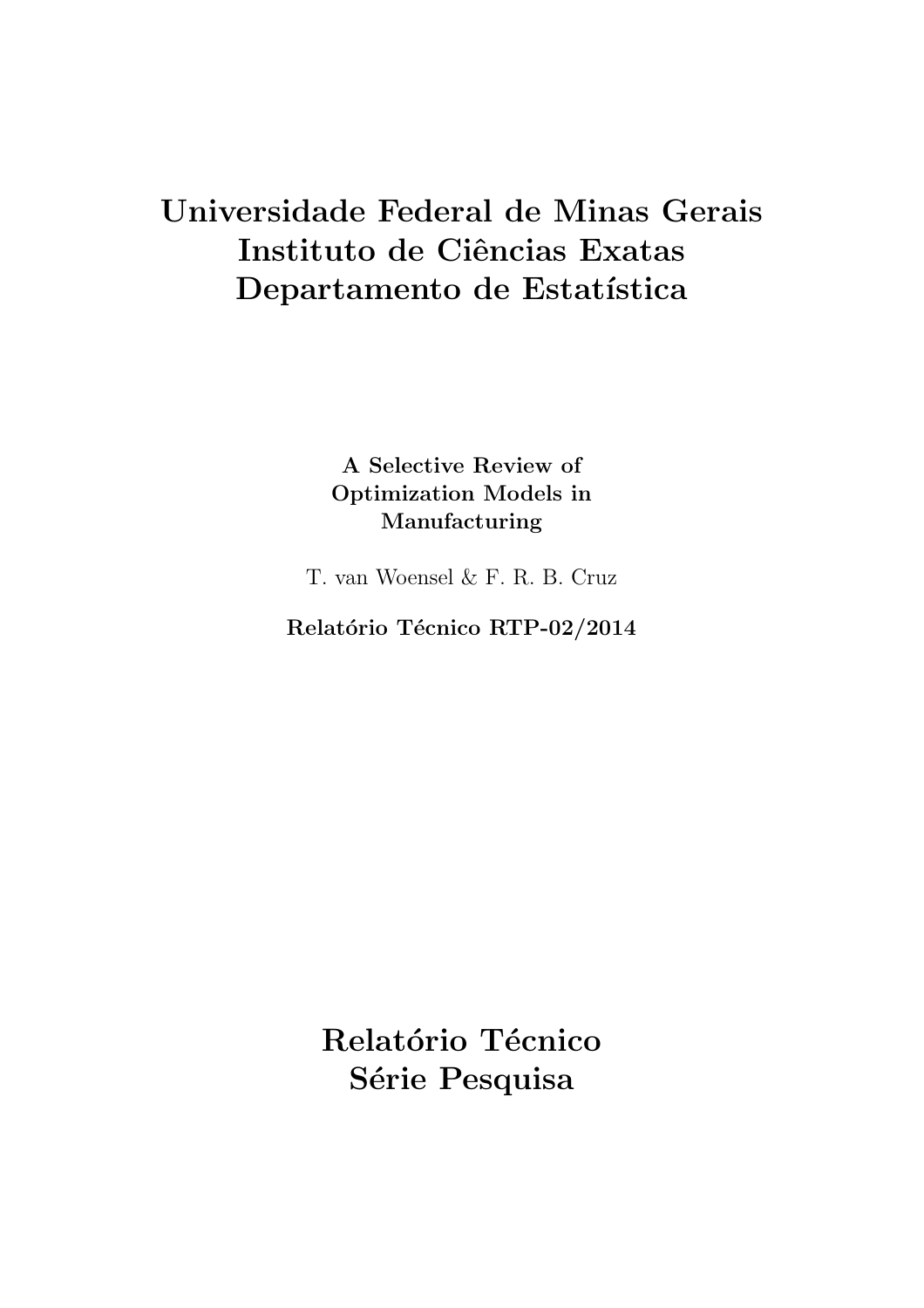# A Selective Review of Optimization Models in Manufacturing

T. van Woensel<sup>∗</sup> F. R. B. Cruz<sup>†</sup>

*Abstract —* **An overview of the modeling issues and the related performance evaluation and optimization approaches is provided in this selective review framed in a joined manufacturing and product engineering environment. Queuing networks represent the manufacturing networks. The performance of the manufacturing networks is evaluated using an advanced queueing network analyzer, the generalized expansion method (GEM). Secondly, different model approaches are described and optimized with regards to the key parameters in the network (***e.g.* **buffers, servers and so on).**

Keywords — Queueing networks; performance evaluation; optimization models; manufacturing systems.

#### 1 INTRODUCTION AND MOTIVATION

**C**PTIMIZATION of large scale manufacturing systems<br>and complex production lines has been and con-PTIMIZATION of large scale manufacturing systems tinues to be the focus of numerous studies for decades. Queueing networks are commonly used to model such complex systems (Suri, 1985). This review provides an overview of modeling, performance evaluation, and optimization approaches from a queueing theory point of view<sup>1</sup>. More specifically, finite buffer queueing networks are characterized by blocking that eventually degrades the performance, commonly measured via the throughput of the network.

Product engineering is inevitably connected to the manufacturing process. Explicitly recognizing the role of manufacturing in the product engineering phase could lead to a strong and sustainable competitive advantage. Following Simchi-Levi, et. al (2008), we adopt the same approach as in Figure 1. Clearly, the development chain (product engineering) and the supply chain

t.v.woensel@tue.nl fcruz@est.ufmg.br

(product manufacturing) are interacting. In this paper, we focus on the manufacturing step as it will be important to consider its role, its characteristics and the consequences in the product engineering phase.

#### *Finite Queueing Networks*

Queueing networks are defined as either open, closed, or mixed. In open queueing networks, customers enter the system from outside, receive some service at one or more nodes and then leave the system. In closed queueing networks, customers never leave or enter the system: a fixed number of customers circulate within the network (Whitt, 1984). Mixed queueing networks are systems that are open with respect to some customers and are closed with respect to other customers (Balsamo et al., 2001). Research in the area of queueing networks is very active, resulting in a vast amount of journal papers, books, reports, *etc.*. For general and more complete discussions on queueing networks, the reader is referred to *e.g.* Walrand (1988). In the remainder, we will focus on **finite** queueing networks.

The assumption is that the capacity of the buffer space between two consecutive connected service stations is finite. As a consequence, each node in the network might be affected by events at other nodes, leading to the phenomena of blocking and starvation. In the literature, two general blocking mechanisms are presented, which are blocking-after-service and blocking-beforeservice.

Blocking-after-service occurs when after service, a customer sees that the buffer in front of him is full and as a consequence cannot continue its way in the network. Blocking-before-service implied that a server can start processing a next customer only if there is a space available in the downstream buffer. If not, the customer has to wait until a space becomes available. Most production lines operate under the blocking-after-service system. Moreover, in the literature it is the most commonly made assumption regarding the buffer behavior (Dallery and Gershwin, 1992).

Performance evaluation tools include product form methods, numerical methods, approximate methods and simulation. Let's discuss each of these methods a bit more in detail. More in-depth information can be

<sup>∗</sup>School of Industrial Engineering and Innovation Sciences, Eindhoven University of Technology, P.O. Box 513, 5600 MB, Eindhoven, The Netherlands

<sup>&</sup>lt;sup>†</sup>Departamento de Estatística, Universidade Federal de Minas Gerais, Belo Horizonte, MG, Brazil. Corresponding author. Phone: +55 31 3409 5929. Fax: +55 31 3409 5924.

<sup>&</sup>lt;sup>1</sup>Queueing theory is the mathematical study of waiting lines and enables the mathematical analysis of several related processes, including arrivals at the queue, waiting in the queue, and being served by the server. The theory enables the derivation and calculation of several performance measures which can be used to evaluate the performance of the queueing system under study.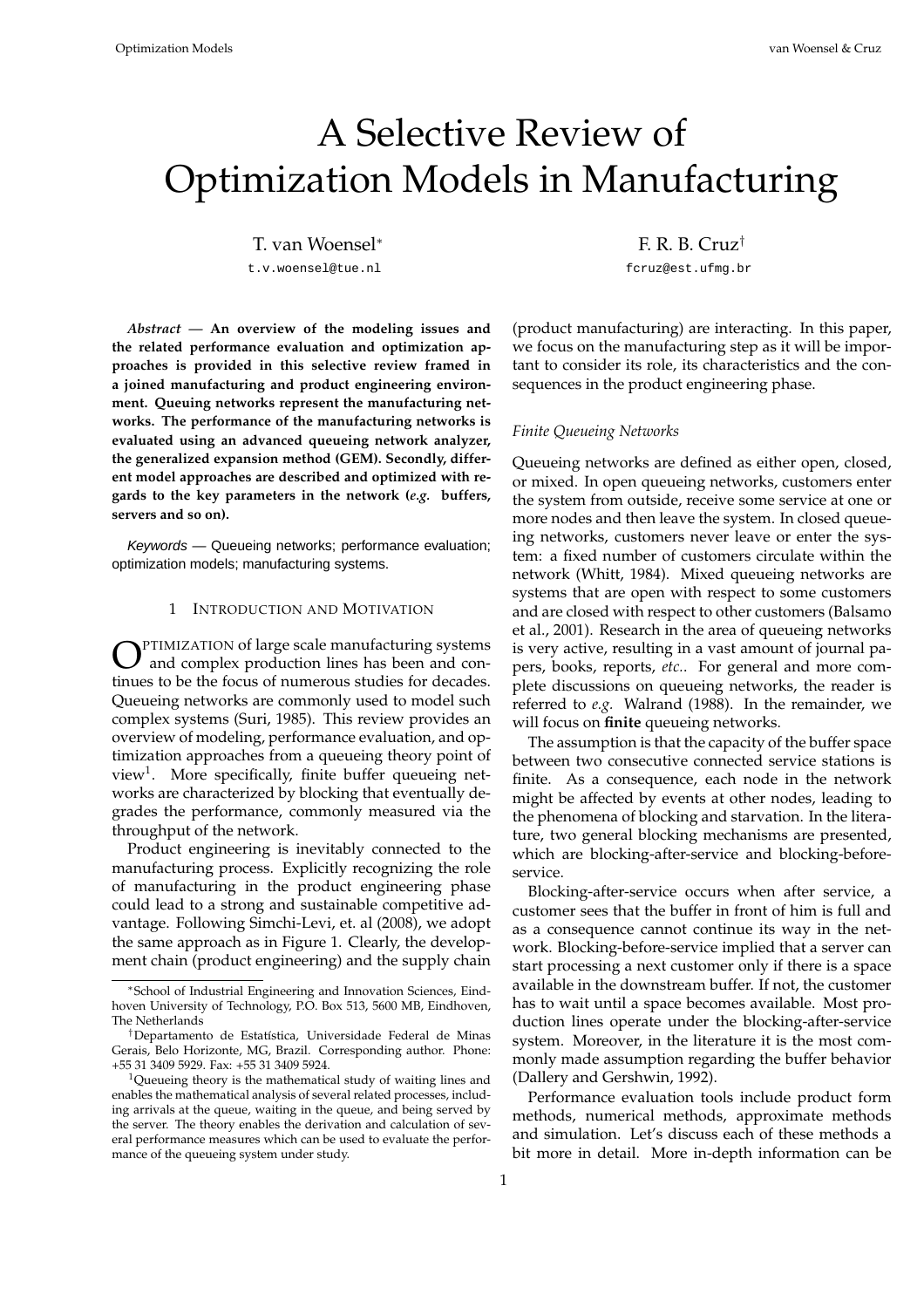

Figure 1: The development chain versus the supply chain

found in the references mentioned below.

Instead of analyzing the entire system at once, product form methods decompose the system into single, pairs or triplets of nodes (Perros, 1994). Each decomposed node can then be treated as an independent service provider, for which all results and insights of the single node queueing models can be used (see *e.g.* Gross and Harris, 1998). Jackson (1957, 1963) first showed that the joint distribution of the entire network is made up of the product of the marginal distributions at each of the nodes under some strict conditions (*e.g.* exponential arrivals/service and no blocking). A decomposition technique yields exact results for queueing networks with product form solutions. For networks without a product form solution, it gives a good approximation (Balsamo et al., 2001).

Decomposition methods are also approximations because the subnetworks are only a part of the whole line and as such, do not have the same behavior (Dallery and Gershwin, 1992). Moreover, if obtaining an exact solution is too expensive in terms of (computer) time, *approximate methods* are used. The main challenge with approximate methods is to be as close as possible to the exact values. The accuracy of an approximate method can be tested with numerical solutions (for smaller networks) or by using simulation. The main idea of the decomposition methods is try to generalize the ideas of independence and product form solutions from the Jackson networks to more general systems. Reiser and

Kobayashi (1974) and Kuehn (1979) were the first to develop this approach. After them, several researchers came up with a similar approach (*e.g.* Buzacott and Shanthikumar, 1993).

In theory, every Markovian model can be solved using numerical methods. The problem however with numerical solutions is that the state space of queueing networks grows exponentially with the number of nodes, the number of customers and the number of buffers. As a consequence, numerical methods consume extensive computer time to get to the solution. Numerical methods are sometimes applied to smaller networks (see *e.g.* Balsamo et al., 2001). A last way to obtain all relevant performance measures for a queueing network is making use of simulation (Law and Kelton, 2000).

The generalized expansion method (GEM) is used in this paper as the prime performance evaluation tool. Consequently, this paper provides a selected review based on the GEM and does not explicitly consider other methodologies to obtain the performance measures. Note that the models described fit any performance evaluation tool.

### *Structure of the paper*

The paper is structured as follows. In Section 2, we present the performance evaluation of the queueing networks considered. In this paper, we use the GEM to obtain the relevant performance measures. In Section 3,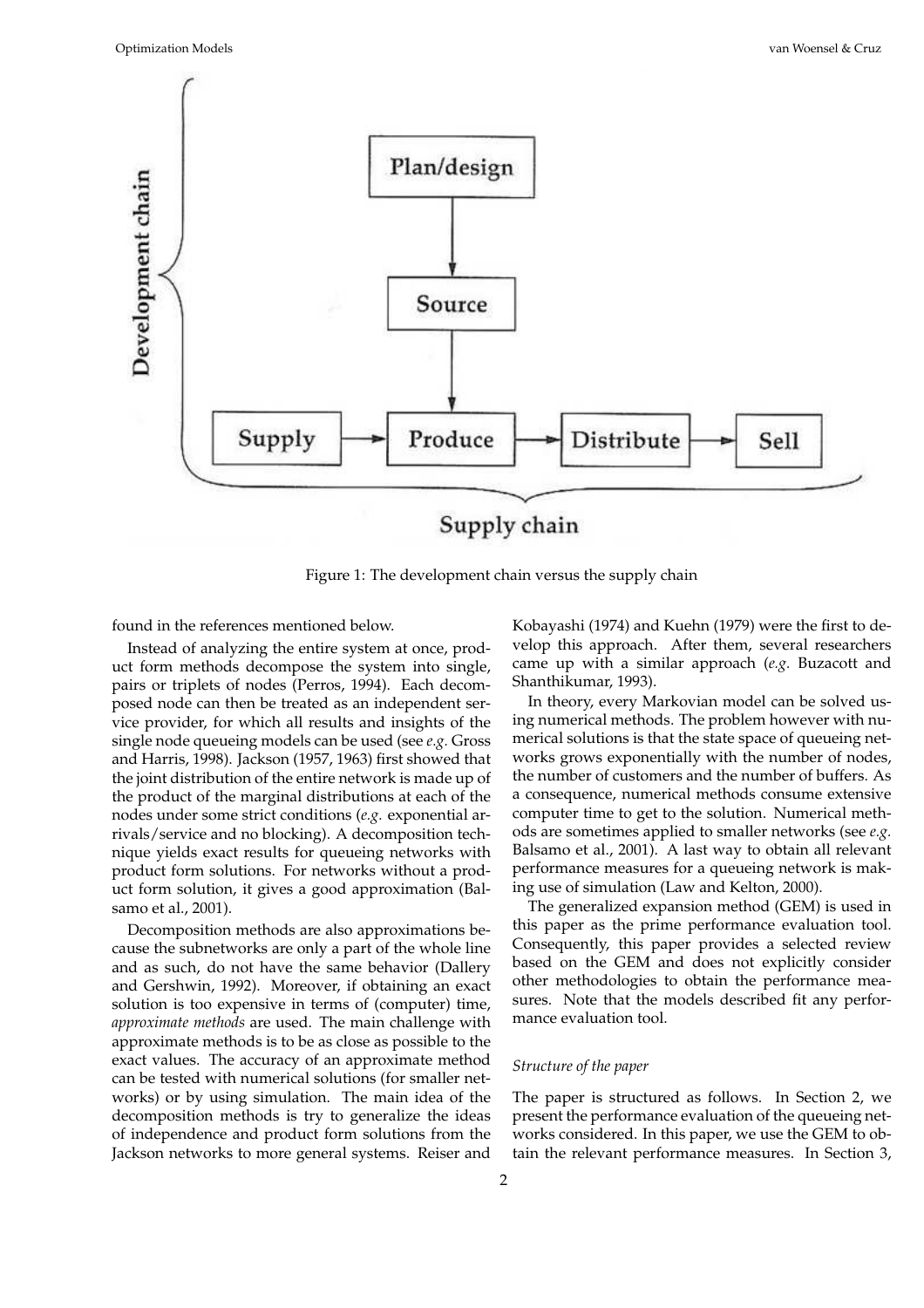we elaborate on the different optimization models that exist and discuss some of the optimization tools that are used to optimize these models. Section 4 gives for a complex network the results for some selected optimization models. The last section concludes the paper and gives some pointers for future research.

#### 2 NETWORK PERFORMANCE EVALUATION

In general, we evaluate the performance of the network via its throughput  $\theta$ . This throughput (and all other measures) can be obtained via a queueing network representation. This queueing network representation<sup>2</sup> then needs to be 'solved' to obtain the performance of the given network.

The GEM transforms the queueing network into an equivalent Jackson network, which can be decomposed so that each node can be solved independently of each other (similar to a product form solution approach). The GEM is an effective and robust approximation technique to measure the performance of open finite queueing networks. The effectiveness of GEM as a performance evaluation tool has been presented in many papers, including Kerbache and Smith (1987, 1988, 2000), Jain and Smith (1994), Smith (2003), and Andriansyah et al. (2010). The GEM uses blocking after service (BAS), which is prevalent in most production and manufacturing, transportation, and other similar systems. Developed by Kerbache and Smith (1987), the GEM has become an appealing approximation technique for performance evaluation of queueing networks due to its accuracy and relative simplicity. Moreover, exact solutions to performance measurement are restricted only to very simple networks and simulation requires a considerable amount of time.

The GEM is basically a combination of two approximation methods, namely repeated trials and node-bynode decomposition. To evaluate the performance of a queueing network, the GEM first divides the network into single nodes with revised service and arrival parameters. Blocked customers are registered into an artificial 'holding node' and are repeatedly sent to this node until they are serviced. The addition of the holding node *expands* the network and transforms the network into an equivalent Jackson network, where each node can be solved independently. Generally, the GEM assumes a *type I blocking* that is commonly referred to as transfer blocking. This occurs when the service of a job is completed at a certain node but it cannot proceed to the next node because the queue is full.

In the remainder of this section, we will present a high-level overview of the method. For more detailed information and applications of the GEM, the reader is referred to *e.g.* Kerbache and Smith (1988). The

GEM described below assumes that one wants to solve  $M/G/c/K$  queueing networks. Note that the methodology is generic such that also  $M/M/1/K$ ,  $M/M/c/K$ ,  $M/G/1/K$ ,  $GI/G/1/K$ , and  $GI/G/c/K$  queueing networks can be analyzed. Only the relevant equations (*e.g.* the blocking probabilities) need to be adapted for these other cases.

There are three main steps in the GEM:

- 1. Stage I: network reconfiguration
- 2. Stage II: parameter estimation
- 3. Stage III: feedback elimination.

The notation for the GEM, presented in Table 1, will be used throughout the paper (Kerbache and Smith, 1988). The steps are described as follows.

Table 1: Basic network notation

| Variable                           | Description                                      |
|------------------------------------|--------------------------------------------------|
| $\Lambda$                          | external Poisson arrival rate to the network;    |
|                                    | Poisson arrival rate to node j;                  |
| $\lambda_j$<br>$\tilde{\lambda}_j$ | effective arrival rate to node $j$ ;             |
| $\mu_i$                            | exponential mean service rate at finite node     |
|                                    | $\dot{\mathcal{U}}$                              |
| $\tilde{\mu_j}$                    | effective service rate at finite node $j$ due to |
|                                    | blocking;                                        |
| $p_{K}$                            | blocking probability of finite queue of size     |
|                                    | K;                                               |
| $p'_{K}$                           | feedback blocking probability in the GEM;        |
| $h_{\cdot}$                        | the artificial holding node created in the       |
|                                    | GEM;                                             |
| $\overline{c}$                     | number of servers;                               |
| $B_j$                              | buffer capacity at node $j$ excluding those in   |
|                                    | service;                                         |
| $K_j$                              | buffer capacity at node $j$ including those in   |
|                                    | service;                                         |
| N                                  | number of nodes in the network;                  |
| $\rho$                             | $\lambda/(\mu c)$ = traffic intensity;           |
| $\theta$                           | mean throughput rate;                            |
| $s^2$                              | squared coefficient of variation of the ser-     |
|                                    | vice time distribution.                          |
|                                    |                                                  |

#### *Stage I: Network Reconfiguration*

For each finite node in the queueing network, an artificial node is created to register the blocked jobs. By introducing such artificial node, we also create new routing probabilities in the network. The result of network reconfiguration can be seen from Figure 2.

There are two possible states of the finite node, namely *saturated* and *unsaturated*. Arriving jobs will try to access the finite node *j*. With a probability of  $(1-p<sub>K</sub>)$ , the job will find the the finite node unsaturated, where it will enter the queue and eventually get serviced. However, if the finite node is saturated (with a probability of

<sup>&</sup>lt;sup>2</sup>In order to refer to the queueing models, we use Kendall's notation, in which M/G/1/K means a queueing system with **M**arkovian arrival rates, **G**eneral service times, **1** server in the node and **K** capacity of the node (including the server).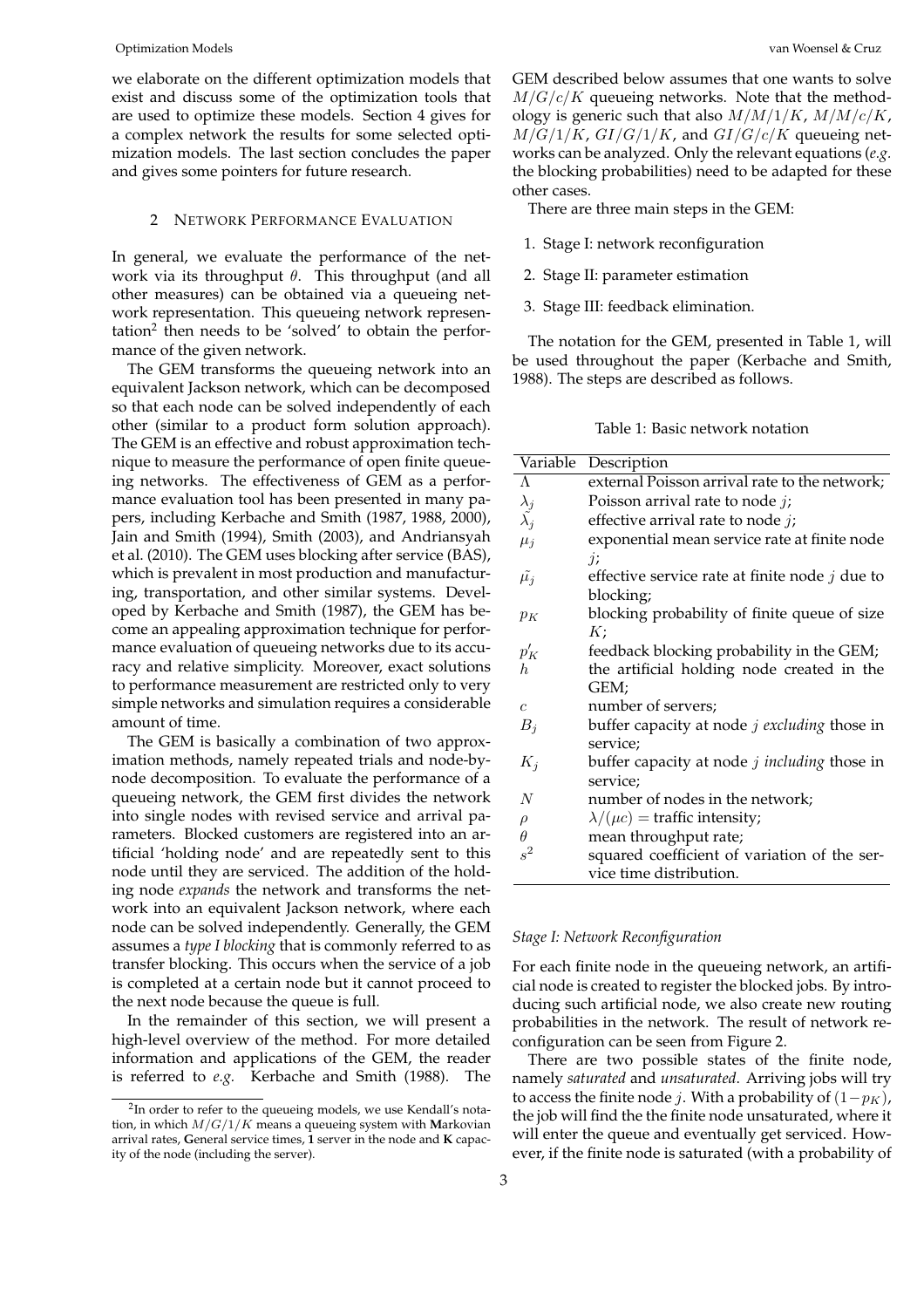

Figure 2: The generalized expansion method

 $p<sub>K</sub>$ ), then the job will be directed to the artificial holding node  $h$  where it will get a delay. The delay at the artificial node is modeled using a  $M/G/\infty$  queue, representing delay time without queueing. Afterward, the blocked job will try to re-enter the finite queue with a success probability of  $(1 - p'_K)$ . There is a probability of  $p'_K$  that the blocked job still finds the finite node saturated and thus it will be directed again to the artificial node h. This process repeats until the blocked job is able to enter the finite node.

#### *Stage II: Parameter Estimation*

At this stage, the values for parameters  $p_K$ ,  $p'_K$ , and  $\mu_h$ are determined.

• In order to determine  $p_K$ , exact analytical formulas should be used whenever possible (Kerbache and Smith, 2000). For cases where exact  $p<sub>K</sub>$  formula is unavailable, approximations for  $p_K$  in  $M/G/c/K$ setting provided by Smith (2003) can be used. These approximations are based on a closed-form expression derivable from the finite capacity exponential queue  $(M/M/c/K)$  using Kimura's (1996) two-moment approximation. The following  $p<sub>K</sub>$  formula for  $M/G/2/K$  is presented as an example

$$
p_K = \frac{2 \frac{\left(2+\sqrt{\frac{\rho}{e}}s^2-\sqrt{\frac{\rho}{e}}+B\right)}{2+\sqrt{\frac{\rho}{e}}s^2-\sqrt{\frac{\rho}{e}}}\left(2\,\mu-\lambda\right)}{-2 \,\rho} }{-2 \,\rho} \\ -2 \frac{\left(2+\sqrt{\frac{\rho}{e}}s^2-\sqrt{\frac{\rho}{e}}+B\right)}{2+\sqrt{\frac{\rho}{e}}s^2-\sqrt{\frac{\rho}{e}}}\,\lambda+2\,\mu+\lambda}.
$$

• Since no exact method is available to calculate  $p'_K$ , an approximation from Labetoulle and Pujolle (1980), based on diffusion techniques, is used

$$
p'_{K} = \left[\frac{\mu_{j} + \mu_{h}}{\mu_{h}} - \frac{\lambda \left[ \left( r_{2}^{K} - r_{1}^{K} \right) - \left( r_{2}^{K-1} - r_{1}^{K-1} \right) \right]}{\mu_{h} \left[ \left( r_{2}^{K+1} - r_{1}^{K+1} \right) - \left( r_{2}^{K} - r_{1}^{K} \right) \right]} \right]^{-1}
$$

in which  $r_1$  and  $r_2$  are the roots of the polynomial

$$
\lambda - (\lambda + \mu_h + \mu_j)x + \mu_h x^2 = 0,
$$

in which  $\lambda = \lambda_j - \lambda_h (1 - p'_K)$ , and  $\lambda_j$  and  $\lambda_h$  are the actual arrival rates to the finite and artificial holding notes, respectively. Furthermore, it can be argued that

$$
\lambda_j = \tilde{\lambda}_i (1 - p_K) = \tilde{\lambda}_i - \lambda_h.
$$

• The delay distribution at the holding node  $h$  is actually nothing but the remaining service time of the finite node j. Based on the renewal theory, one can formulate the remaining service time distribution as the following rate  $\mu_h$ 

$$
\mu_h = \frac{2\mu_j}{1 + \sigma_j^2 \mu_j^2},
$$

in which  $\sigma_j^2$  is the service time variance of the finite node. At this point, one should notice that if the service time of the finite node is exponentially distributed with rate  $\mu_i$ , then the memoryless property of exponential distribution will hold such that

$$
\mu_h=\mu_j.
$$

#### *Stage III: Feedback Elimination*

As a result of the feedback loop at the holding node, a strong dependency on the arrival process is created. In order to eliminate such dependency, the service rate at the holding node must be adjusted as follows

$$
\mu'_h = (1 - p'_K)\mu_h.
$$

As a consequence, the service rate at node  $i$  preceding the finite node  $j$  is affected as well. One can see that the mean service time at node  $i$  is  $\mu_i^{-1}$  when the finite node is unsaturated, and  $\mu_i^{-1} + \mu'_h^{-1}$  when the finite node is saturated. Thus, on average, the mean service time of node  $i$  preceding the finite node  $j$  is

$$
\mu_i^{-1} = \mu_i^{-1} + p_K {\mu'_h}^{-1}.
$$

The above equations apply to all finite nodes in the queueing network. To sum up, all performance measures of the network can be obtained by solving the following equations simultaneously

,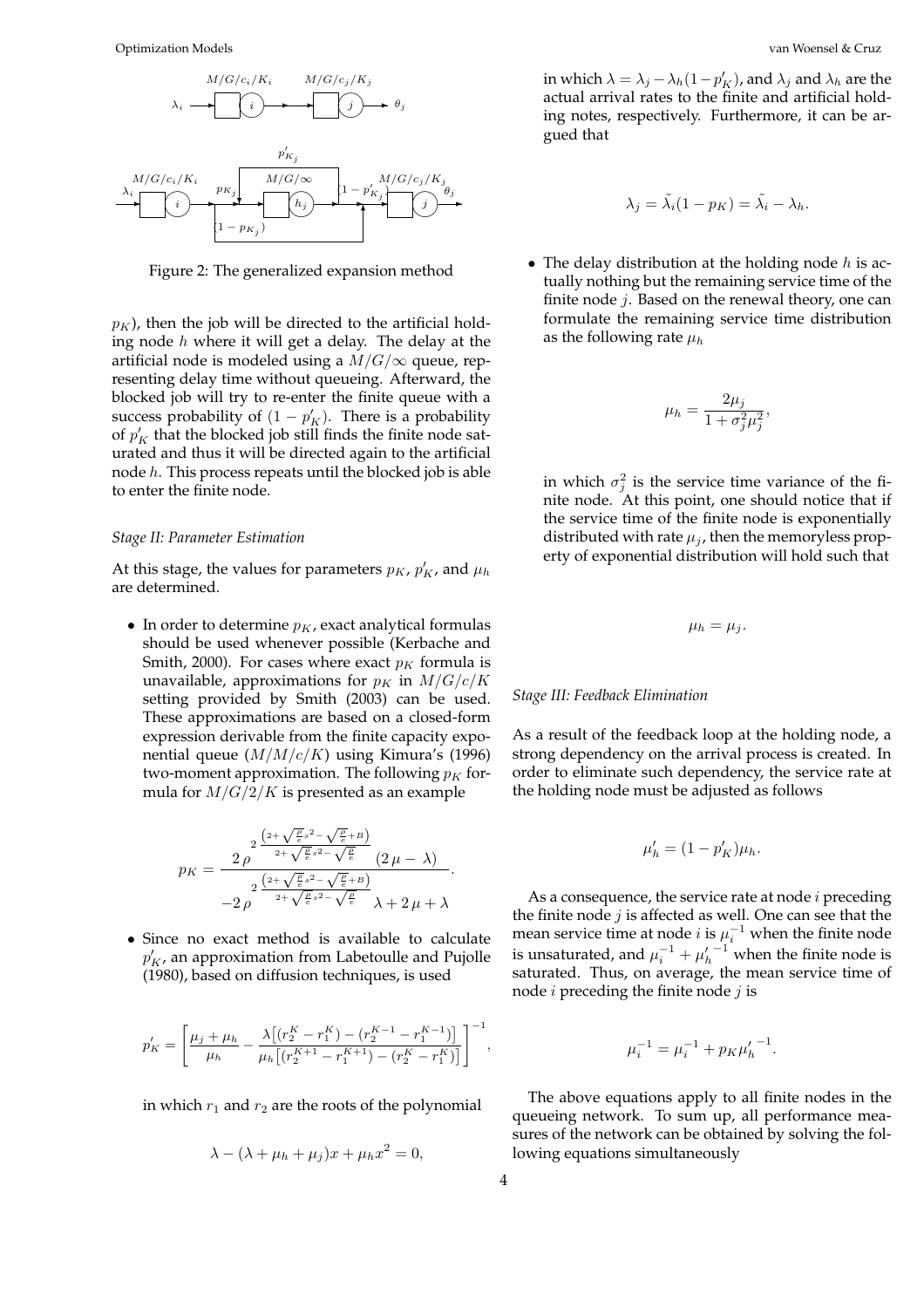$$
\lambda = \lambda_j - \lambda_h (1 - p'_K), \tag{1}
$$

$$
\lambda_j = \tilde{\lambda}_i (1 - p_K), \tag{2}
$$

$$
\lambda_j = \tilde{\lambda}_i - \lambda_h, \n\lambda_j = \tilde{\lambda}_i - \lambda_h, \n(3)
$$
\n(4)

$$
p'_{K} = \left[ \frac{\mu_{j} + \mu_{h}}{\mu_{h}} - \frac{\lambda \left[ (r_{2}^{K} - r_{1}^{K}) - (r_{2}^{K-1} - r_{1}^{K-1}) \right]}{\mu_{h} \left[ (r_{2}^{K+1} - r_{1}^{K+1}) - (r_{2}^{K} - r_{1}^{K}) \right]} \right]^{-1}, \quad (5)
$$

$$
z = (\lambda + 2\mu_h)^2 - 4\lambda\mu_h,
$$
  

$$
[(\lambda + 2\mu_h) - z^{\frac{1}{2}}]
$$
 (6)

$$
r_1 = \frac{[(\lambda + 2\mu_h) - z^{\frac{1}{2}}]}{2\mu_h},
$$
\n(7)

$$
r_2 = \frac{[(\lambda + 2\mu_h) + z^{\frac{1}{2}}]}{2\mu_h},
$$
\n(8)

$$
p_{K} = \frac{2 \int_{0}^{2} \frac{\left(2 + \sqrt{\frac{p}{e}} s^{2} - \sqrt{\frac{p}{e}} + B\right)}{2 + \sqrt{\frac{p}{e}} s^{2} - \sqrt{\frac{p}{e}} \left(2 \mu - \lambda\right)} - 2 \int_{0}^{2} \frac{\left(2 + \sqrt{\frac{p}{e}} s^{2} - \sqrt{\frac{p}{e}} + B\right)}{2 + \sqrt{\frac{p}{e}} s^{2} - \sqrt{\frac{p}{e}} \lambda + 2 \mu + \lambda}.
$$
 (9)

Note that Eq. (9), for  $p_K$ , only applies to an  $M/G/2/K$ setting. Other expressions for  $p_K$  for  $M/G/c/K$  queues, with  $c = 3$  to  $c = 10$ , have been developed by Smith (2003) and can be used in the above set of equations.

#### 3 OPTIMIZATION MODELS

In this section, we review some of the optimization models found in the literature. Given a network structure  $G(V, A)$  characterized by Poisson arrivals, |V| nodes with non-negative buffers, multiple servers, a general service distribution and interconnected with arcs A, we can optimize on the number of buffers or the number of servers used in each vertex  $V_i$ , the characteristics of the service distribution (*e.g.* the service rates and the variability), on the routings used on the arcs A or any combination of these possible decision variables.

In general, we can write the generic optimization model as follows:

$$
Z = \min f(\mathbf{X}),\tag{10}
$$

subject to:

$$
\Theta(\mathbf{X}) \quad \geq \quad \Theta^{\tau}, \tag{11}
$$

$$
\mathbf{X} \quad \geq \quad 0, \tag{12}
$$

that minimizes the total allocation  $f(\mathbf{X}) = \sum_{i \in V} X_i$  (*i.e.* over all vertices  $i \in V$ ), constrained to provide a minimum throughput of  $\Theta^{\tau}$ . A number of specific models can be specified based on the above generic model:

• When we set  $X \equiv B$ , the buffer allocation problem (BAP) appears. One extra constraint needs to be added to reflect the integrality condition,

 $B_i$ ,  $\forall i \in V$ . The objective function is then  $Z_{\text{BAP}} =$  $\min\sum_{i\in V}B_i$ . This is a model formulation presented in Smith (2004); Smith et al. (2010b).

- The server allocation problem (CAP) appears if we have  $X \equiv c$ . Again, an extra integrality constraint is needed:  $c_i, \forall i \in V$ . The objective function is then  $Z_{\text{CAP}} = \min \sum_{i \in V} c_i$ . See Smith et al. (2010a) for more information.
- Combining the server and buffer allocation problems by setting  $X \equiv (B, c)$  results in the joint buffer and server allocation problem (BCAP). In this case, the integrality constraints are  $B_i, c_i, \forall i \in V$ . Next to this integrality constraint, one more constraint is needed. It is necessary to ensure that there is at least one server per vertex,  $c_i \geq 1, \forall i \in V$ . Note that buffers can be equal to zero, hence having a zero-buffer system. Secondly, note that the objective function needs to be adapted slightly to take into account the two objectives (*i.e.* buffers and servers). We consider two options to rewrite the objective function depending on how to deal with the multi-objective issue.

First, the objective function can be written as a weighted sum of the two objectives,  $Z_{BCAP1}$  =  $\min_{\omega} \sum_{i \in V} c_i + (1 - \omega) \sum_{i \in V} B_i$ . We assign a cost of  $\omega$  to servers and  $(1 - \omega)$  to buffers. We can then modify the value of  $\omega$ , such that  $0 < \omega < 1$ , to reflect the relative cost of servers versus buffers. As  $\omega$  is decreased, the cost of servers will become relatively lower than that of buffers. That is, buffers are then more expensive than servers. Alternatively, when the value of  $\omega$  is increased, the servers become more costly relative to the buffers and therefore the servers become more expensive than the buffers. In this way, we evaluate whether different pricing of servers and buffers results in a significantly different buffer and server allocation. It is worthwhile to mention that if  $\omega = 0$ , the above problem reduces to the pure buffer allocation problem and if  $\omega = 1$ , the pure server allocation problem is obtained.

Secondly, the objective function can formulated in a multi-criteria way:

$$
Z_{\text{BCAP2}} = \min\left[f_1(\mathbf{c}), f_2(\mathbf{B})\right],\tag{13}
$$

in which each objective is considered explicitly. Consequently, one obtains an approximation of the Pareto set of solutions for the two objectives. As such, this perspective is more general than the first objective function formulation. For more information, see van Woensel et al. (2010).

• A slightly different formulation, is the routing allocation problem (RAP). Here the routing probabilities  $\alpha_i$  are determined such that the throughput is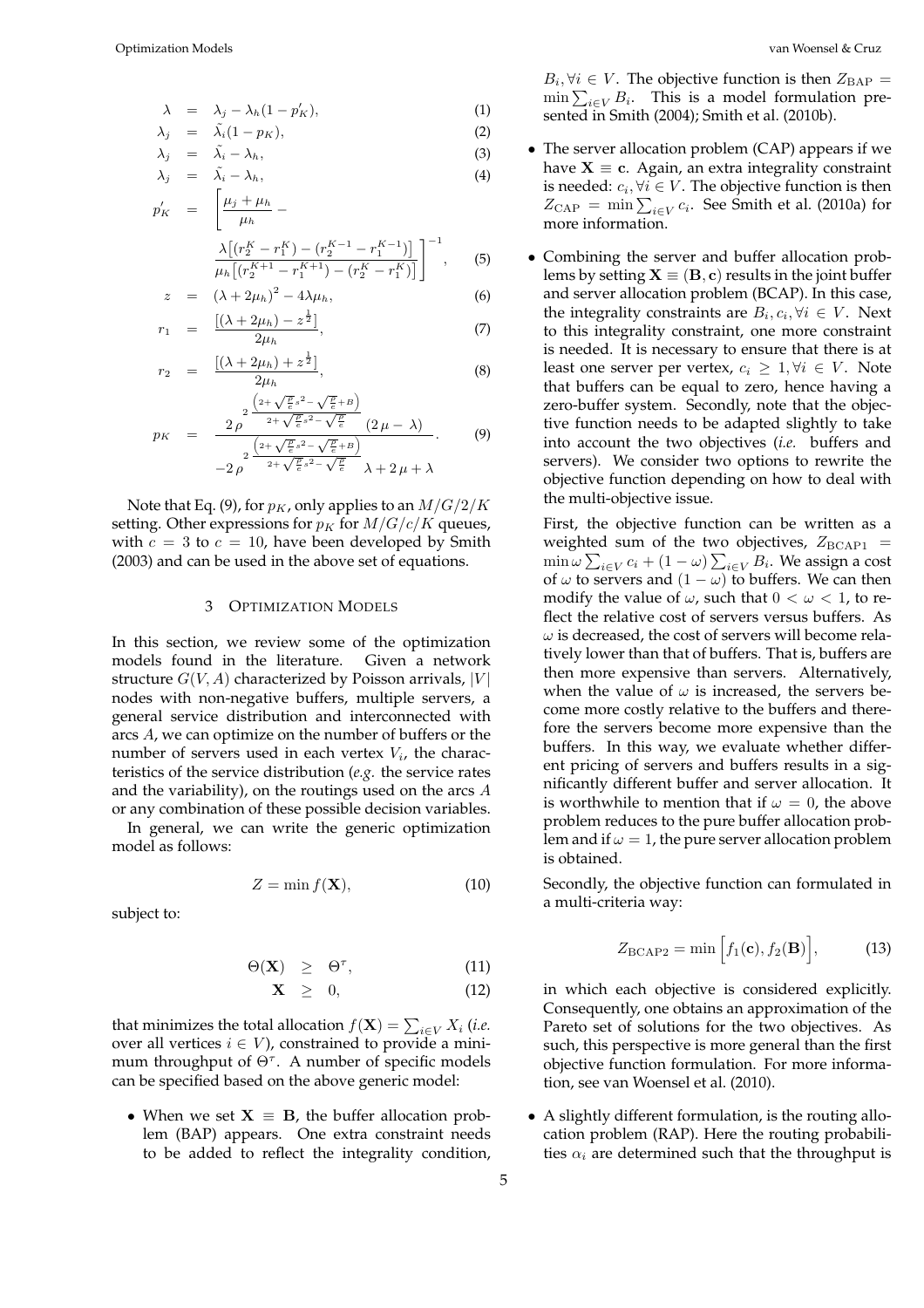maximized. Of course, the sum of all routing probabilities  $\alpha_i$  leaving each vertex  $i \in V$  should sum up to one.

$$
Z_{\rm RAP} = \max \Theta, \qquad (14)
$$

subject to:

$$
0 \le \alpha_i \le 1, \forall i \in V,\tag{15}
$$

$$
\sum_{i} \alpha_i = 1, \forall i \in V. \tag{16}
$$

The throughput will thus be affected by the effective routings of jobs through the network, the variability of the service distribution, the number of servers and the number of buffers.

• A last variation considered is the profit maximization model. The models are thus expanded with financial indicators in order to maximize the profit generated. This profit will be a function of the quantity one can set in the market (i.e. throughput  $\Theta(X)$ ) and the costs to realize this throughput, which could be the buffer and/or server allocation. The decision variable is thus the investment in buffers or servers  $(X)$ . Assume the cost of the buffers or servers is  $\gamma$  and the gain of a unit of throughput is equal to  $\phi$ . Then we can formulate the objective function as follows:

$$
Z_{\text{profit}} = \max \left[ \phi \Theta(\mathbf{X}) - \gamma \sum_{i \in \mathbf{V}} \mathbf{X}_i - \beta \left[ \Theta^{\tau} - \Theta(\mathbf{X}) \right] \right],
$$
\n(17)

in which  $[\Theta^{\tau} - \Theta]$  is either positive or zero. Penalty costs of size  $\beta$  are charged when the system throughput does not meet the market demand  $\Theta^{\tau}$ . Penalty costs can include the cost of outsourcing production to another factory. Figure 3 displays the behavior of this optimization function for  $\Theta^{\tau} = 8$ , it shows the achieved throughput at the optimal buffer allocation for different cost settings. When the operational expense increases  $(X = \gamma/\phi)$ , it is more attractive to underachieve market demand and the optimal throughput decreases. When the penalty costs increase  $(Y = \beta/\phi)$ , it becomes less attractive to underachieve market demand and the optimal throughput increases.

It is worthwhile to state that the models described above are difficult non-linear integer programming problem. Considering the BCAP model, it can be shown that for a network with  $N$  nodes, the complexity involved is:

$$
\left[\frac{K(K+1)}{2}\right]^N.\tag{18}
$$



Figure 3: Achieved throughput at the optimal buffer allocation for  $\Theta^{\tau} = 8$ 

Clearly, the solution space grows exponentially in the number of nodes, but not (exponentially) in the capacity of each node. The complexity of the BCAP model can thus be written as  $O(K^N)$ .

#### *3.1 Optimization Methodologies*

While the GEM computes the performance measures for the queueing network, many of the above discussed models need to be optimized on the decision variables defined in X. Note that there, of course, exist many optimization methods. An exhaustive discussion is left out of this paper, but the interested reader is referred to Aarts and Lenstra (2003) and the references therein. We describe two methodologies which have proven to be successful for the above described models, the Powell algorithm and a Genetic Algorithm approach. Of course, small problems can always be enumerated.

The Powell algorithm can be described as an unconstrained optimization procedure that does not require the calculation of first derivatives of the function. Numerical examples have shown that the method is capable of minimizing a function with up to twenty variables (Powell, 1964; Himmelblau, 1972)). Powell's method locates the minimum of  $f(x)$  of a non-linear function by successive unidimensional searches from an initial starting point  $x^{(0)}$  along a set of conjugate directions. These conjugate directions are generated within the procedure itself. Powell's method is based on the idea that if a minimum of a non-linear function  $f(\mathbf{x})$  is found along p conjugate directions in a stage of the search, and an appropriate step is made in each direction, the overall step from the beginning to the  $p^{th}$  step is conjugate to all of the  $p$  sub-directions of the search.

Genetic algorithms (GA's) are optimization algo-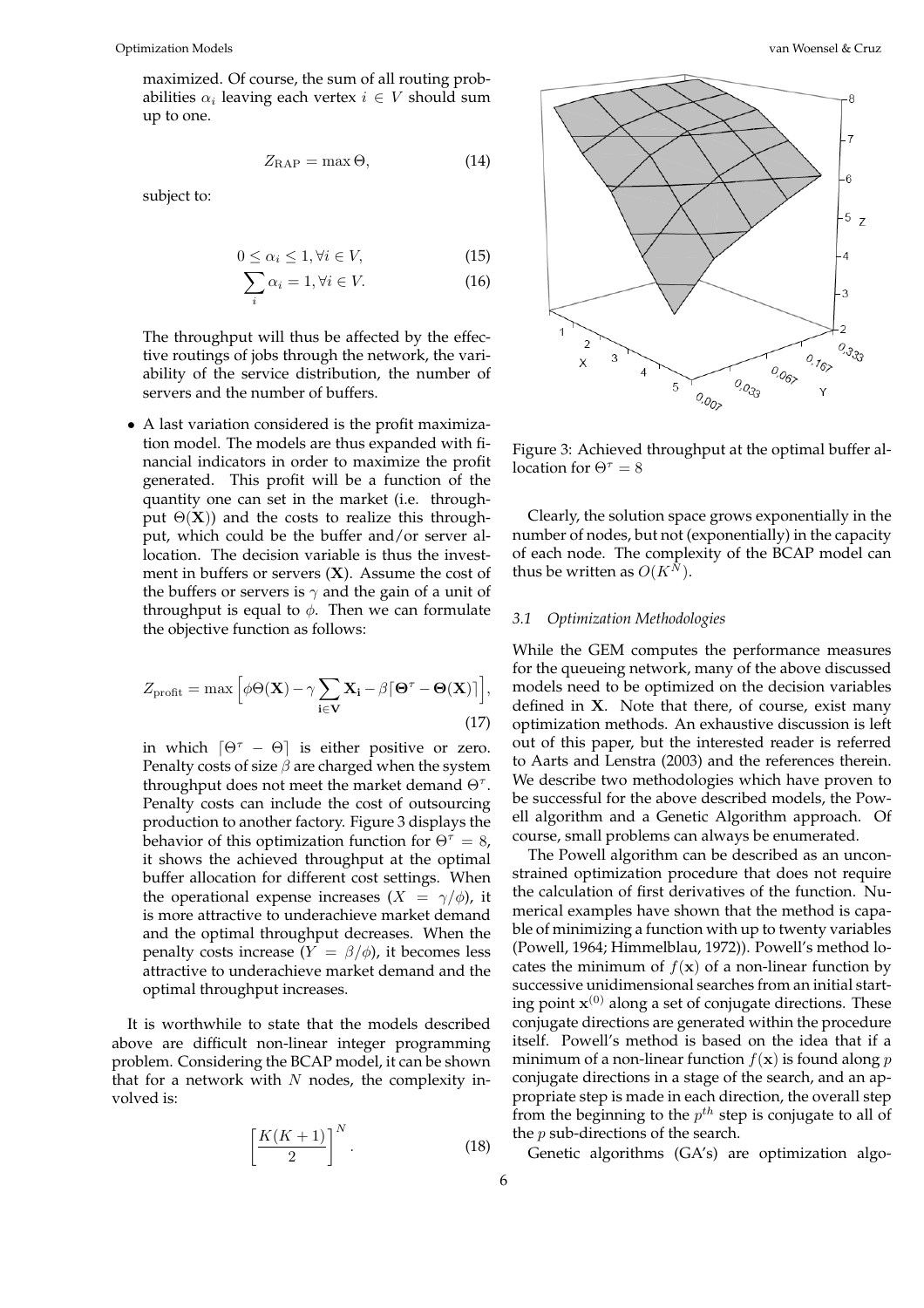

Figure 4: Combined topology

rithms to perform an approximate global search relaying on the information obtained from the evaluation of several points in the search space and obtaining a population of these points that converges to the optimum through the application of the genetic operators *mutation*, *crossover*, *selection*, and *elitism*. Each of these operators may be implemented in several different ways, each one of them characterizing a specific instance of GA. Additionally, convergence of GA's is guaranteed by assigning fitness to each population member and preserving diversity at the same front. For instance, recent successful applications of GA's were reported by Lin (2008) and Calvete et al. (2008), for single-objective applications, and by Carrano et al. (2006), for multipleobjective applications. A wealth of references is given by these authors. For a direct application of the GA's to manufacturing problems, see Andriansyah et al. (2010).

#### 4 RESULTS AND INSIGHTS

In this section, we will focus on one example network and describe the results for some of the different optimization models discussed above.

We consider a combination of the three basic topologies (series, split and merge), as shown in Fig. 4. This network consist of 16 nodes with the processing rate of servers in each node given in the figure. The network is adopted from Smith and Cruz (2005). We use exactly the same values for  $\Lambda$ ,  $\mu$ ,  $s^2$ , and routing probabilities for the splitting node (#1 and #2). Note that the routing probability #1 refers to the up tier of the node, while #2 refers to the low tier. Refer to Fig. 4 for the position of each node in the network.

#### *The Buffer Allocation Problem (BAP)*

We reproduce in Table 2 the results from Smith and Cruz (2005) for this network structure with  $\Lambda = 5$  and the routing probabilities equal to 0.5 (Table 29 in their paper). The results are in Table 2. Note that they considered an  $M/G/1/K$  setting and therefore the number of servers in all nodes is set to 1 while optimizing on the

buffer allocation. Based on the table, we see that the first node (most congested) is receiving more buffers to cope with the relatively high arrival rate.

### *The Server Allocation Problem (CAP)*

Let us now fix the number of buffers beforehand and then optimize on the number of servers used. More specifically, we set all buffers equal to 1 and look at the resulting server allocation (Table 3). Interestingly, we observe the same behavior as for the buffer allocation. The first node is receiving more resources than the remaining nodes. On the other hand, the number of servers added is relatively low compared to the buffers added (5 versus 8). This is because a server is also acting as a buffer, but a server adds more value, measured in throughput.

#### *The joint buffer-server allocation (BCAP)*

Before going to the results for the example network, we analyze the difference between buffers and servers. We saw that the BAP and CAP give different results in terms of number of servers versus number of buffers used.

Let us assume that we have a zero-buffer node with one server (*i.e.*,  $K = 1$ ,  $B = 0$ , and  $c = 1$ ), submitted to an external arrival rate  $\Lambda = 1.0$ , service rate  $\mu = 2.0$ and a squared coefficient of variation of the service time distribution  $s^2 = \{0.5, 1.0, 1.5\}$ . Figure 5 gives the percentage increase of adding either a server (adding one to four servers compared to the base case) or a buffer (adding one to seven buffers compared to the base case) to the zero buffer base situation.

It is clear that in this case, the first added buffer or first added server gives the largest contribution to the throughput value, which is limited by the arrival rate  $\lambda$ . Note that the addition of the first extra server, gives an increase in throughput of about 13.4% to 18.6% depending upon the coefficient of variation  $s^2$ , while the first added buffer only gives a 8.2% to 9.2% increase. Important to mention is that, in order to achieve the same in-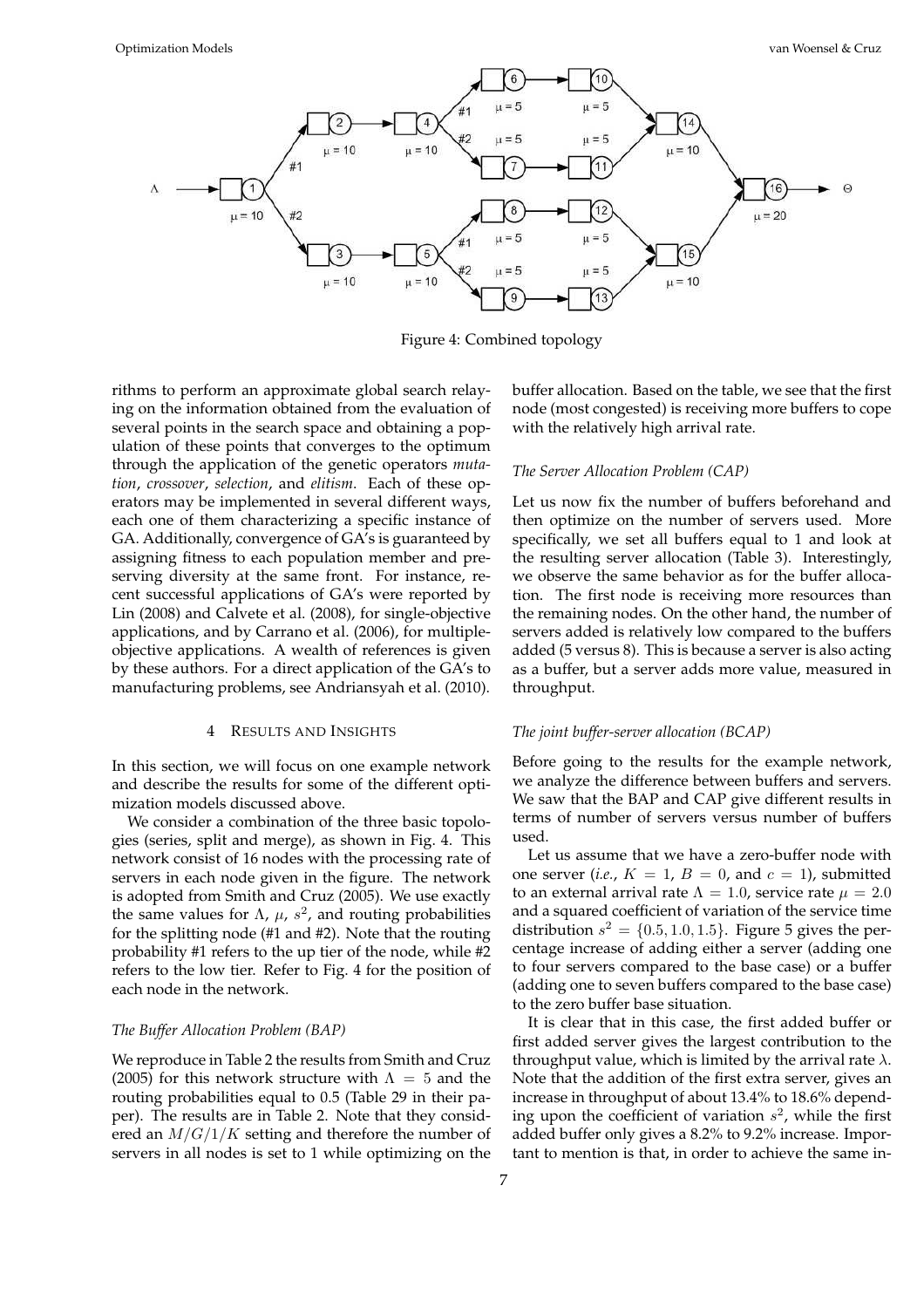|     |                    |                                                  |    | $\theta(\mathbf{c}, \mathbf{B})$ |
|-----|--------------------|--------------------------------------------------|----|----------------------------------|
| 0.5 | (1111111111111111) | (844444444444445)                                | 69 | 4.9899                           |
| 1.0 | (1111111111111111) | $(10\,5\,5\,5\,5\,4\,4\,4\,4\,4\,4\,4\,5\,5\,5)$ | -- | 4.9879                           |
|     | (1111111111111111) | $(11\,5\,5\,5\,5\,5\,5\,5\,5\,5\,5\,5\,5\,6)$    | 87 | 4.987                            |

Table 2: Results for the BAP (Smith and Cruz, 2005)

Table 3: Results for the CAP

|     |                   | - 40 | – ∠⊶ | $\theta$ (c, B | $\omega_{\alpha}$ |
|-----|-------------------|------|------|----------------|-------------------|
| U.J | (522222222222222) | 34   |      | 4.9997         | 35.29             |
| 1.U | (522222222222222) | 36   | 16   | 4.9996         | 35.33             |
| ن 1 |                   | 34   | 16   | 4.9996         | 35.37             |

crease in throughput by only using buffers, we need five to six extra buffer spaces, rather than only one server space.

The results for the joint buffer-server allocation are presented in Table 4. In Table 2, the  $c/B$  price ratio gives an indication of the relative costs of servers compared to buffers. A price ratio of 8:1, for example, means that servers are 8 times more expensive than buffers. The results from Table 4, show a higher throughput than for the pure Buffer Allocation Problem, Table 2, for every setting. As expected, we found that the optimal server allocation in the BCAP is different from the server settings in the pure BAP. This however depends strongly upon the price ratio of buffers versus servers. We found that  $M/G/1/K$  is not an optimal configuration for this particular queueing network structure, except when buffers are becoming relatively too expensive. For these cases, we found that single-servers are optimal indeed (see rows where  $c/B$  ratio is 8:1).

We observe that (near) zero-buffer configurations are identified where appropriate, *i.e.*, where the servers are relatively cheaper compared to buffers. Varying the coefficient of variation does result in some changes in the optimal server and buffer allocation, which shows the importance of models dealing with general service times. The results show that the number of buffers seem to be larger with higher variability, which could be expected, since the increase in the squared coefficient of variation means a high variability. The extra buffers are there to handle this increased variability.

#### 5 PRACTICAL ISSUES

In a number of industrial improvement projects carried out, we observed that the critical issue to be able to use the above models is related to data availability. More specifically, processing rates, arrival rates, uncertainty in the service process, *etc.*, needs to be extracted from the available databases. An interesting approach to obtaining the relevant data is the effective process time (EPT) point of view.

According to Hopp and Spearman (1996) the random variable of primary interest in factory physics is the effective process time (EPT) of a job at a workstation. The label *effective* is used because the authors refer to the total time seen by a job at a station. From a logistical point of view, it does not matter whether the job is actually being processed or is being held up because the workstation is being repaired, undergoing a setup, reworking the part due to a quality problem, or waiting for an operator to return from a break. For this reason, it is possible to combine these effects into one aggregate measure of variability.

Kock (2008) propose an EPT approach in four steps (see Figure 6). The first step is to measure realizations from the manufacturing system. An EPT-realization represents the time a job consumed capacity from the respective workstation. EPT realizations can be obtained from event data, such as arrivals and departures of jobs on workstations. The second step is to describe the EPT realizations by statistical distributions. The third step is to build an aggregate model (either simulation or analytical) from the obtained distributions. The fourth step is to validate the aggregate model by comparing the throughput and lead-time as estimated by the model to the throughput and lead-time observed in the actual system.

Of course, if the project on-hand is a pure design issue in a green field study, it is not trivial to find the right data. In this case, specifications from machine builders, or from similar situations could be used.

#### 6 CONCLUSIONS AND FUTURE RESEARCH **SUGGESTIONS**

This review provided an overview of the different modeling issues, the performance evaluation and optimization approaches of the manufacturing systems assuming a queueing theory approach. We discussed the merits of the GEM as a performance evaluation tool of the finite queueing networks. This methodology has proved in the literature to be a valuable approach. Secondly, different optimization models are discussed, the buffer allocation problem, the server allocation problem, the joint buffer and server allocation problem and some other models. The different optimization models are shown to be hard non-linear integer programming problems which are able to 'solved' with a Powell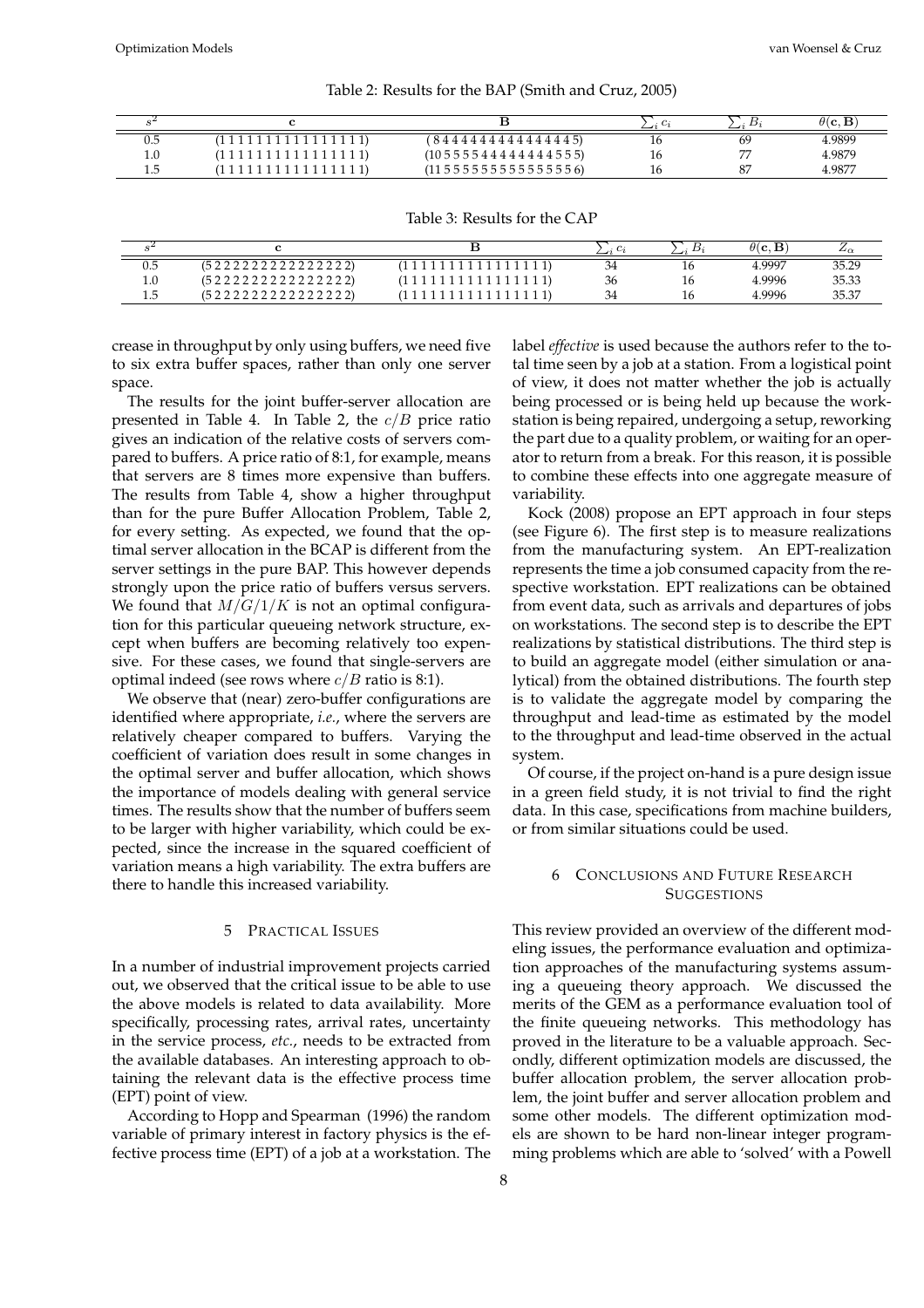

Figure 5: Throughput increase versus added number of buffers and servers

| Table 4: Results for the BCAP |  |  |  |
|-------------------------------|--|--|--|
|-------------------------------|--|--|--|

| $\Lambda$ | $s^2$            | c/B | $\mathbf c$        | ĸ                    | $\sum_i c_i$ | $\sum_i \overline{K_i}$ | $\sum_i \overline{B_i}$ | $\theta(\mathbf{c}, \mathbf{B})$ | $Z_{\alpha}$ |
|-----------|------------------|-----|--------------------|----------------------|--------------|-------------------------|-------------------------|----------------------------------|--------------|
| 5.0       | 0.5              | 1:8 | (333333333333333)  | (333333333333333)    | 48           | 48                      | $\Omega$                | 4.9996                           | 5.76         |
|           |                  | 1:4 | (333333333333333)  | (333333333333333)    | 48           | 48                      | $\Omega$                | 4.9996                           | 10.0         |
|           |                  | 1:2 | (333333333333333)  | (333333333333333)    | 48           | 48                      | $\Omega$                | 4.9996                           | 16.4         |
|           |                  | 1:1 | (5333322222222335) | (5333322222222335)   | 44           | 44                      | $\theta$                | 4.9998                           | 22.2         |
|           |                  | 2:1 | (222222222222222)  | (5333322222222335)   | 32           | 44                      | 12                      | 4.9989                           | 26.5         |
|           |                  | 4:1 | (311111111111113)  | (3555533333333553)   | 20           | 60                      | 40                      | 4.9974                           | 26.6         |
|           |                  | 8:1 | (1111111111111111) | (116666444444446611) | 16           | 90                      | 74                      | 4.9994                           | 23.0         |
|           | 1.0              | 1:8 | (333333333333333)  | (333333333333333)    | 48           | 48                      | $\Omega$                | 4.9994                           | 5.94         |
|           |                  | 1:4 | (5333322222222335) | (5333322222222335)   | 44           | 44                      | $\theta$                | 4.9997                           | 9.09         |
|           |                  | 1:2 | (5333322222222335) | (5333322222222335)   | 44           | 44                      | $\theta$                | 4.9997                           | 15.0         |
|           |                  | 1:1 | (5333322222222335) | (5333322222222335)   | 44           | 44                      | $\overline{0}$          | 4.9997                           | 22.3         |
|           |                  | 2:1 | (32222222222223)   | (3333322222222333)   | 34           | 40                      | 6                       | 4.9984                           | 26.2         |
|           |                  | 4:1 | (2222211111111223) | (6333344444444334)   | 25           | 60                      | 35                      | 4.9989                           | 28.1         |
|           |                  | 8:1 | (1111111111111111) | (136666444444446613) | 16           | 94                      | 78                      | 4.9987                           | 24.1         |
|           | $\overline{1.5}$ | 1:8 | (5333322222222335) | (5333322222222335)   | 44           | 44                      | $\theta$                | 4.9996                           | 5.24         |
|           |                  | 1:4 | (5333322222222335) | (5333322222222335)   | 44           | 44                      | $\theta$                | 4.9996                           | 9.15         |
|           |                  | 1:2 | (5333322222222335) | (5333322222222335)   | 44           | 44                      | $\Omega$                | 4.9996                           | 15.0         |
|           |                  | 1:1 | (5333322222222335) | (5333322222222335)   | 44           | 44                      | $\overline{0}$          | 4.9996                           | 22.4         |
|           |                  | 2:1 | (32222222222223)   | (3333322222222333)   | 34           | 40                      | 6                       | 4.9979                           | 26.8         |
|           |                  | 4:1 | (2222211111111223) | (6333344444444334)   | 25           | 60                      | 35                      | 4.9983                           | 28.7         |
|           |                  | 8:1 | (1111111111111111) | (157777444444447715) | 16           | 104                     | 88                      | 4.9986                           | 25.4         |

heuristic. The paper ended with an overview of some results for the different models considered on a complex queueing network.

#### *Future Research Suggestions*

In this paper, we considered the throughput as the main performance measure. Instead of the throughput, it would be interesting to evaluate the behavior of the models based on cycle time, WIP or other performance measures.

The advantage of the EPT approach is that various types of disturbances on the shop-floor are aggregated into EPT distributions, this enables effective modeling. However, it is important to note that, disturbances which are aggregated into the EPT distribution cannot be analyzed afterwards. Hence, shop-floor realities or disturbances which are modeled explicitly and excluded from aggregation in the EPT are defined beforehand.

clude the analysis and optimization of networks with cycles, *e.g.*, to model many important industrial systems that have loops, such as systems with captive pallets and fixtures or reverse streams of products due to rework, or even the extension to  $GI/G/c/c$  queueing networks, *i.e.* including generally distributed and independent arrivals. **ACKNOWLEDGMENTS** 

Topics for future research on the queueing part, in-

The research of prof. Frederico Cruz has been partially funded by CNPq (*Conselho Nacional de Desenvolvimento Cient´ıfico e Tecnol´ogico*) of the Ministry for Science and Technology of Brazil, grants 201046/1994- 6, 301809/1996-8, 307702/2004-9, 472066/2004-8, 472877/2006-2, and 304944/2007-6, by CAPES (*Coor*denação de Aperfeiçoamento de Pessoal de Nível Superior), grant BEX-0522/07-4, by FAPEMIG (*Fundação de Amparo `a Pesquisa do Estado de Minas Gerais*), grants CEX-289/98,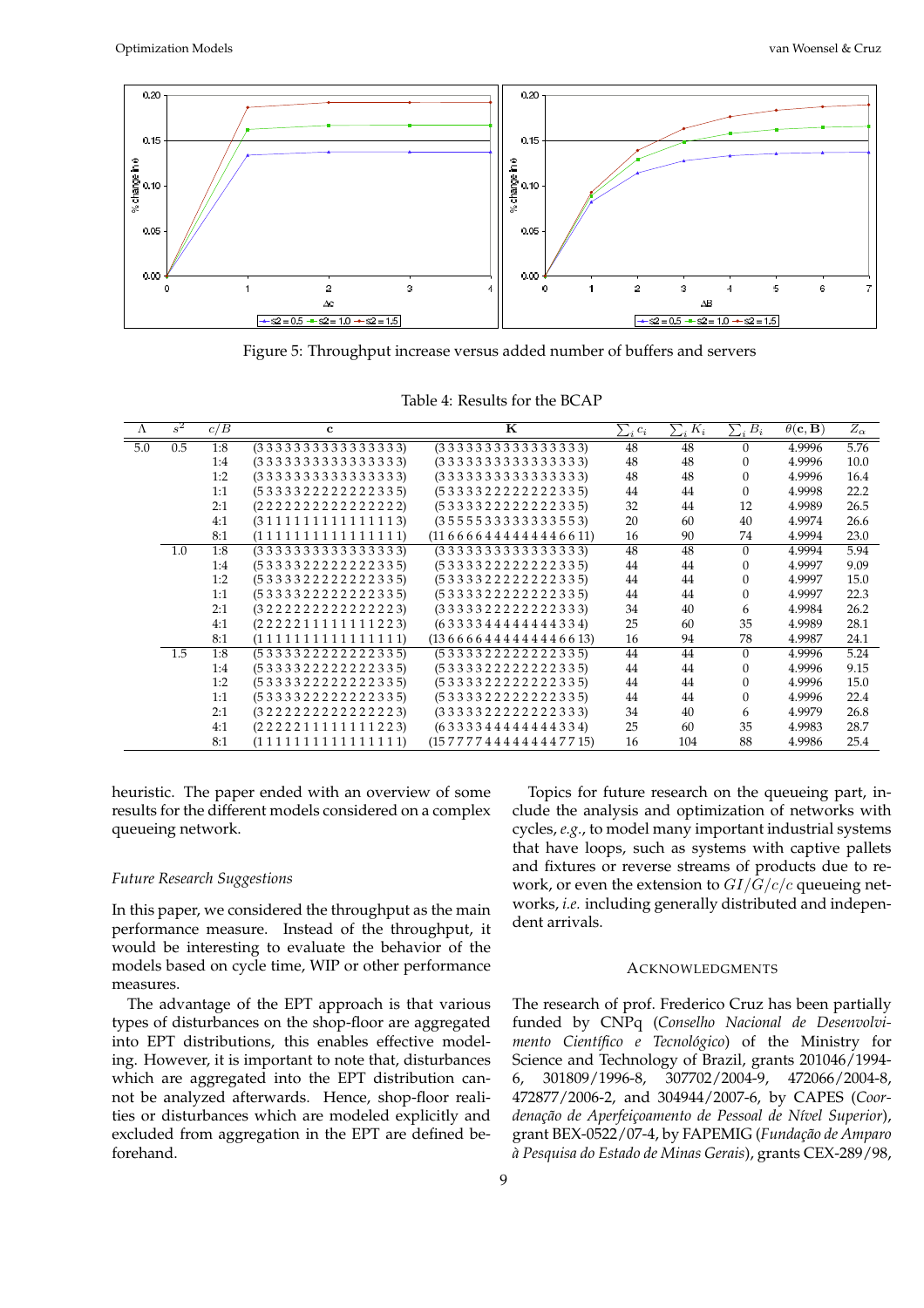

Figure 6: The effective processing time approach

CEX-855/98, and TEC-875/07, and by PRPq-UFMG, grant 4081-UFMG/RTR/FUNDO/PRPq/99.

#### **REFERENCES**

- Aarts, E.H.L. and J.K.Lenstra (2003). Local Search in Combinatorial Optimization (2nd revised edition). Princeton NJ, USA: Princeton University Press, 536 pp.
- Andriansyah, R., van Woensel, T., Cruz, F. R. B., Duczmal, L., 2010. Performance optimization of open zerobuffer multi-server queueing networks. Computers & Operations Research 37 (8), 1472–1487.
- Balsamo S. de Nitto Personé V. and R. Onvural, 2001. Analysis of Queueing Networks with Blocking. Kluwer Academic Publishers.
- Buzacott J. and J.G. Shanthikumar, 1993. Stochastic Models of Manufacturing Systems, Prentice-Hall.
- Calvete, H. I., Gale, C., Mateo, P. M., 2008. A new approach for solving linear bilevel problems using genetic algorithms. European Journal of Operational Research 188 (1), 14–28.
- Carrano, E. G., Soares, L. A. E., Takahashi, R. H. C., Saldanha, R. R., Neto, O. M., April 2006. Electric distribution network multiobjective design using a problem-specific genetic algorithm. IEEE Transactions on Power Delivery 21 (2), 995–1005.
- Cruz, F. R. B., Duarte, A. R., Van Woensel, T., 2008. Buffer allocation in general single-server queueing network. Computers & Operations Research 35 (11): 3581–3598.
- Dallery Y. and Gershwin S.B., 1992. Manufacturing Flow Line Systems: A Review of Models and Analytical Results, Queueing Systems 12, 3–94.
- Gross D. and C.M. Harris, 1998. Queueing Theory, John Wiley and sons.
- Himmelblau, D. M., 1972, *Applied Nonlinear Programming*, McGraw-Hill Book Company, New York.
- Hopp WJ and ML Spearman (1996) *Factory Physics, Foundations for Manufacturing Management*. Mc-Graw Hill.
- Jackson J.R., 1957. Networks of Waiting Lines, Operations research, 5 (4), 518–521.
- Jackson J.R., 1963. Jobshop-Like Queueing Systems, Management science, 10 (1), 131–142.
- Jain, S., Smith, J. M., 1994. Open finite queueing networks with  $M/M/C/K$  parallel servers. Computers & Operations Research 21 (3), 297–317.
- Kerbache, L., Smith, J. M., 1987. The generalized expansion method for open finite queueing networks. European Journal of Operational Research 32, 448–461.
- Kerbache, L., Smith, J. M., 1988. Asymptotic behavior of the expansion method for open finite queueing networks. Computers & Operations Research 15 (2), 157– 169.
- Kerbache, L., Smith, J. M., 2000. Multi-objective routing within large scale facilities using open finite queueing networks. European Journal of Operational Research 121 (1), 105–123.